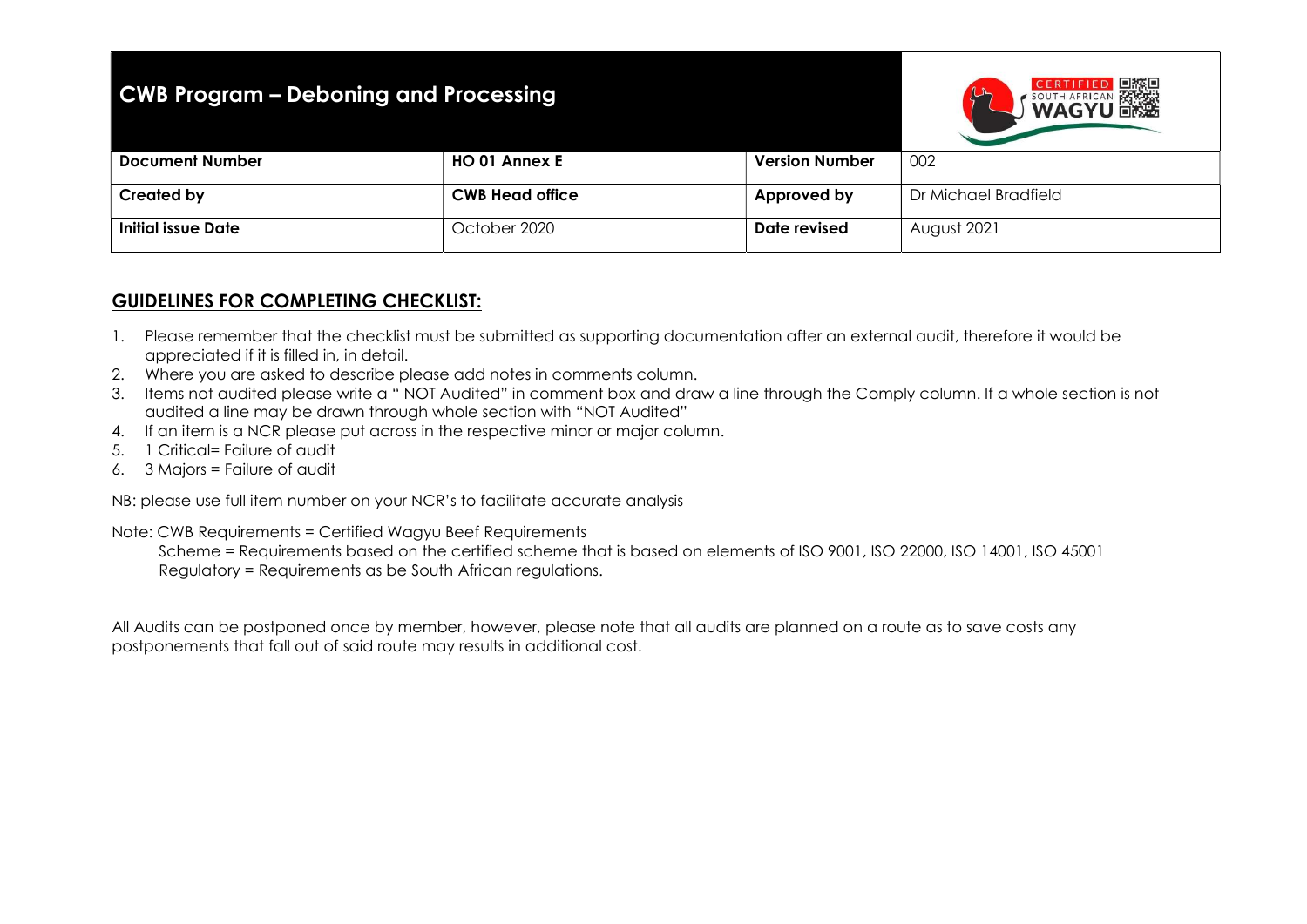| <b>Audit Item</b>                                                                                                                                                                                                                                                                  | <b>Requirement</b><br><b>Guidance</b> | <b>NCR Guideline</b> | <b>Comply</b> | <b>Minor</b> | <b>Major</b> | <b>Critical</b> | <b>Comment</b> |
|------------------------------------------------------------------------------------------------------------------------------------------------------------------------------------------------------------------------------------------------------------------------------------|---------------------------------------|----------------------|---------------|--------------|--------------|-----------------|----------------|
| Is there a responsible person for the<br><b>CWB Program?</b>                                                                                                                                                                                                                       | <b>CWB</b>                            | No one= Major        |               |              |              |                 |                |
|                                                                                                                                                                                                                                                                                    |                                       | Outdated= minor      |               |              |              |                 |                |
| Is the CWB certificate valid and<br>displayed?                                                                                                                                                                                                                                     | <b>CWB</b>                            | Critical             |               |              |              |                 |                |
| Signed, valid copy of the CWB<br>license and Protocol available at the<br>time of the audit?                                                                                                                                                                                       | <b>CWB</b>                            | Critical             |               |              |              |                 |                |
| <b>CWB RFID tag identified carcasses</b><br>are recorded in the online database                                                                                                                                                                                                    | <b>CWB</b>                            | <b>Critical</b>      |               |              |              |                 |                |
| All cryovac bags or other forms of<br>packaging containing CWB product<br>logo prominently displaying the CWB<br>logo at graphic level subordinate to<br>that of the retail brand with the<br>applicable marble score                                                              | <b>CWB</b>                            | Critical             |               |              |              |                 |                |
| All cartons containing CWB product<br>prominently displaying the CWB logo<br>at a graphic level subordinate to that<br>of the retail brand with the applicable<br>marble score 2% of the total surface<br>area of the packaging                                                    | <b>CWB</b>                            | Critical             |               |              |              |                 |                |
| All carcasses that are part of the<br>CWB program must at all times be<br>owned by a licensed participant of<br>the program. Only CWB carcasses<br>slaughtered and assessed in<br>accordance with the CWB program<br>can qualify for the deboning and<br>processing stage. All CWB | <b>CWB</b>                            | Critical             |               |              |              |                 |                |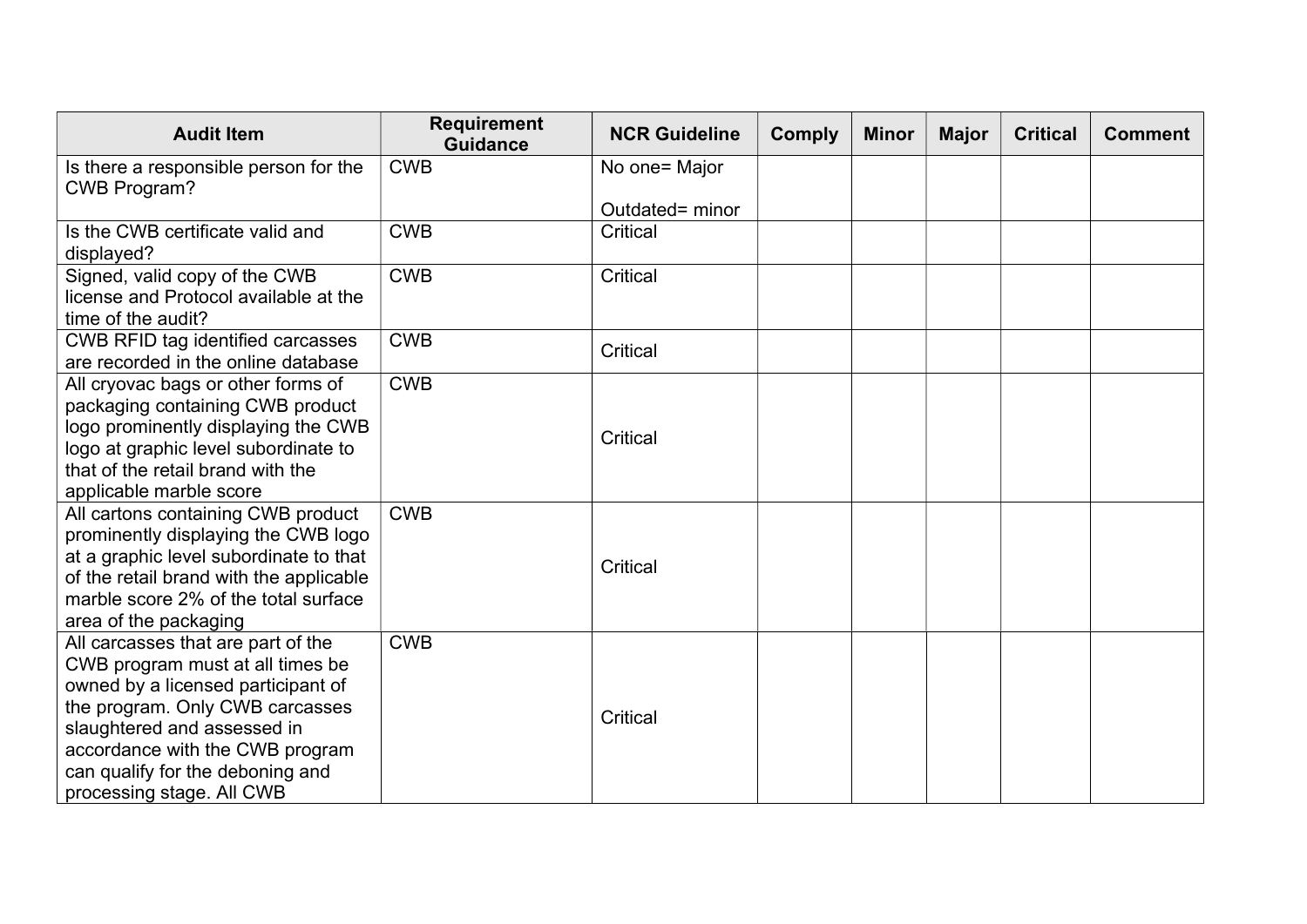| <b>Audit Item</b>                                                                                                                                                                                                                                                                                                                                                                                       | <b>Requirement</b><br><b>Guidance</b> | <b>NCR Guideline</b> | <b>Comply</b> | <b>Minor</b> | <b>Major</b> | <b>Critical</b> | <b>Comment</b> |
|---------------------------------------------------------------------------------------------------------------------------------------------------------------------------------------------------------------------------------------------------------------------------------------------------------------------------------------------------------------------------------------------------------|---------------------------------------|----------------------|---------------|--------------|--------------|-----------------|----------------|
| carcasses must be purchased from a<br><b>CWB</b> licensee and identified<br>according to CWB requirements (i.e.,<br><b>CWB Body Number linked to CWB</b><br>ear tag and RFID) and be recorded<br>in the CWB on-line database                                                                                                                                                                            |                                       |                      |               |              |              |                 |                |
| It is a requirement of all licensees to<br>keep proper records (in an approved<br>format) of all animals that are part of<br>the CWB program and all the<br>relevant events pertaining to the<br>deboning and processing of these<br>carcasses as part of the documented<br>management program. All relevant<br>records must be kept and made<br>available to a representative of the<br>CWB program. I | Scheme                                | Minor                |               |              |              |                 |                |
| All CWB carcass primal cuts or<br>carcass components which are to be<br>sold without cryovac or other forms<br>of packaging are displaying the<br>approved CWB stamp on the outside<br>of the carcass surface                                                                                                                                                                                           | <b>CWB</b>                            | Critical             |               |              |              |                 |                |
| All Wagyu products on the premises<br>should be CWB and grading must be<br>visible                                                                                                                                                                                                                                                                                                                      | <b>CWB</b>                            | Critical             |               |              |              |                 |                |
| All CWB products buyers in South<br>Africa, Namibia, Botswana, should<br>be CWB licensees                                                                                                                                                                                                                                                                                                               | <b>CWB</b>                            | Critical             |               |              |              |                 |                |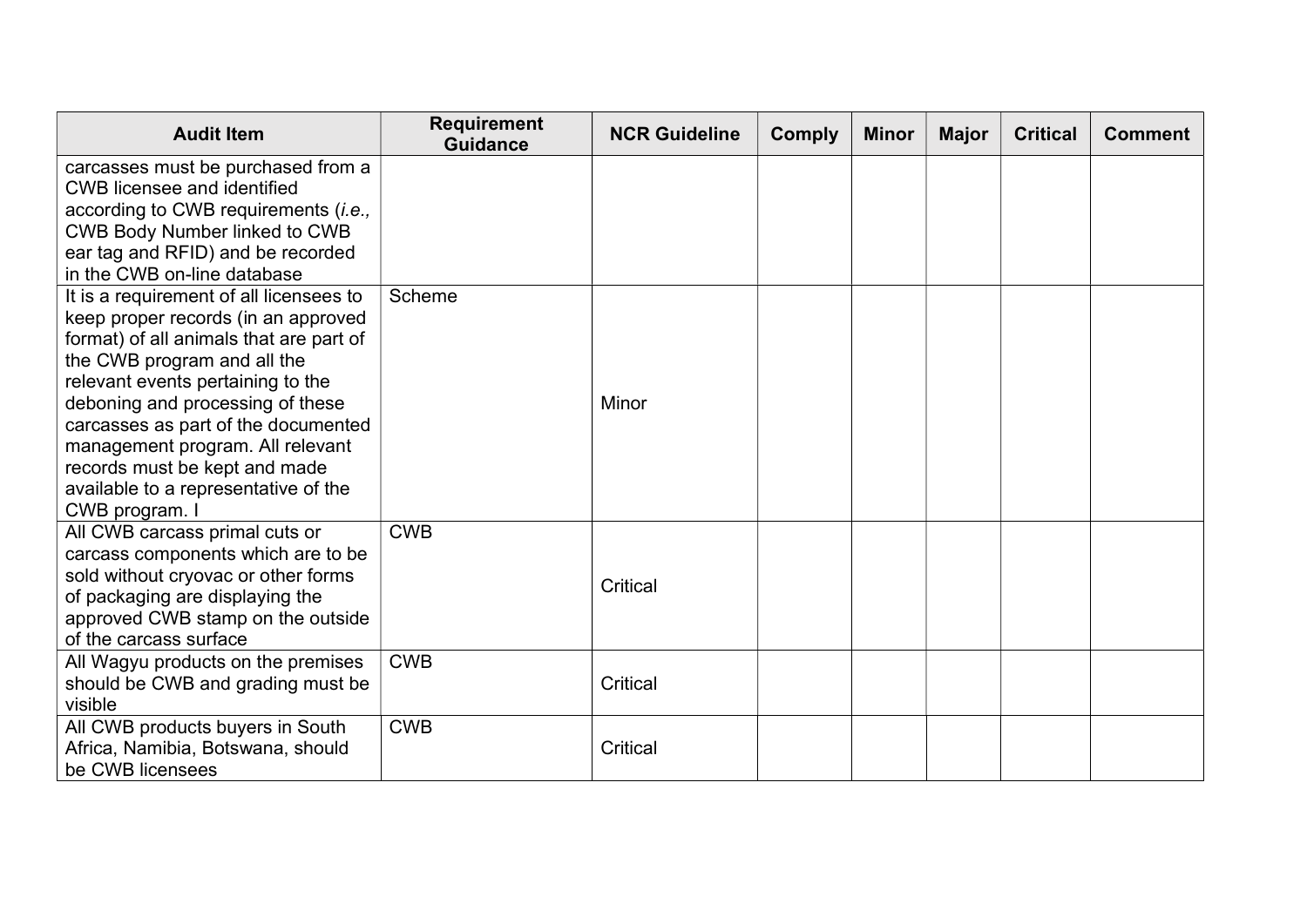| <b>Audit Item</b>                                                                                                                                                                                                                                                                                                            | <b>Requirement</b><br><b>Guidance</b> | <b>NCR Guideline</b> | <b>Comply</b> | <b>Minor</b> | <b>Major</b> | <b>Critical</b> | <b>Comment</b> |
|------------------------------------------------------------------------------------------------------------------------------------------------------------------------------------------------------------------------------------------------------------------------------------------------------------------------------|---------------------------------------|----------------------|---------------|--------------|--------------|-----------------|----------------|
| All deboning and processing facilities<br>must have an internal process in<br>which final products are correctly<br>allocated to CWB Carcasses                                                                                                                                                                               | <b>CWB</b>                            | Major                |               |              |              |                 |                |
| The establishment is approved/<br>registered in terms of R638.                                                                                                                                                                                                                                                               | Scheme/Regulatory                     | Major                |               |              |              |                 |                |
| Facility to be designed complying to<br>all legal requirements and including<br>food safety standards applicable.                                                                                                                                                                                                            | Scheme/Regulatory                     | Minor                |               |              |              |                 |                |
| Temperature controls to be in place<br>as per legal and industry standard<br>requirements.                                                                                                                                                                                                                                   | Scheme/Regulatory                     | Major                |               |              |              |                 |                |
| The layout of the establishment<br>precludes any direct or indirect cross<br>contamination, in particular between<br>raw/unprocessed meat and<br>processed meat products and<br>between exposed (unwrapped) raw<br>meat/processed meat products and<br>cartons. This includes keeping CWB<br>products separate and traceable | Scheme/Regulatory                     | Minor                |               |              |              |                 |                |
| Products to be samples as per<br>schedule and tested for Micro,<br>Chemical etc. to ensure traceability of<br>CWB as well as compliance to Meat<br>other<br>safety<br>act<br>and<br>legal<br>safety<br>requirements<br>food<br>and<br>standards,                                                                             | Scheme/Regulatory                     | minor                |               |              |              |                 |                |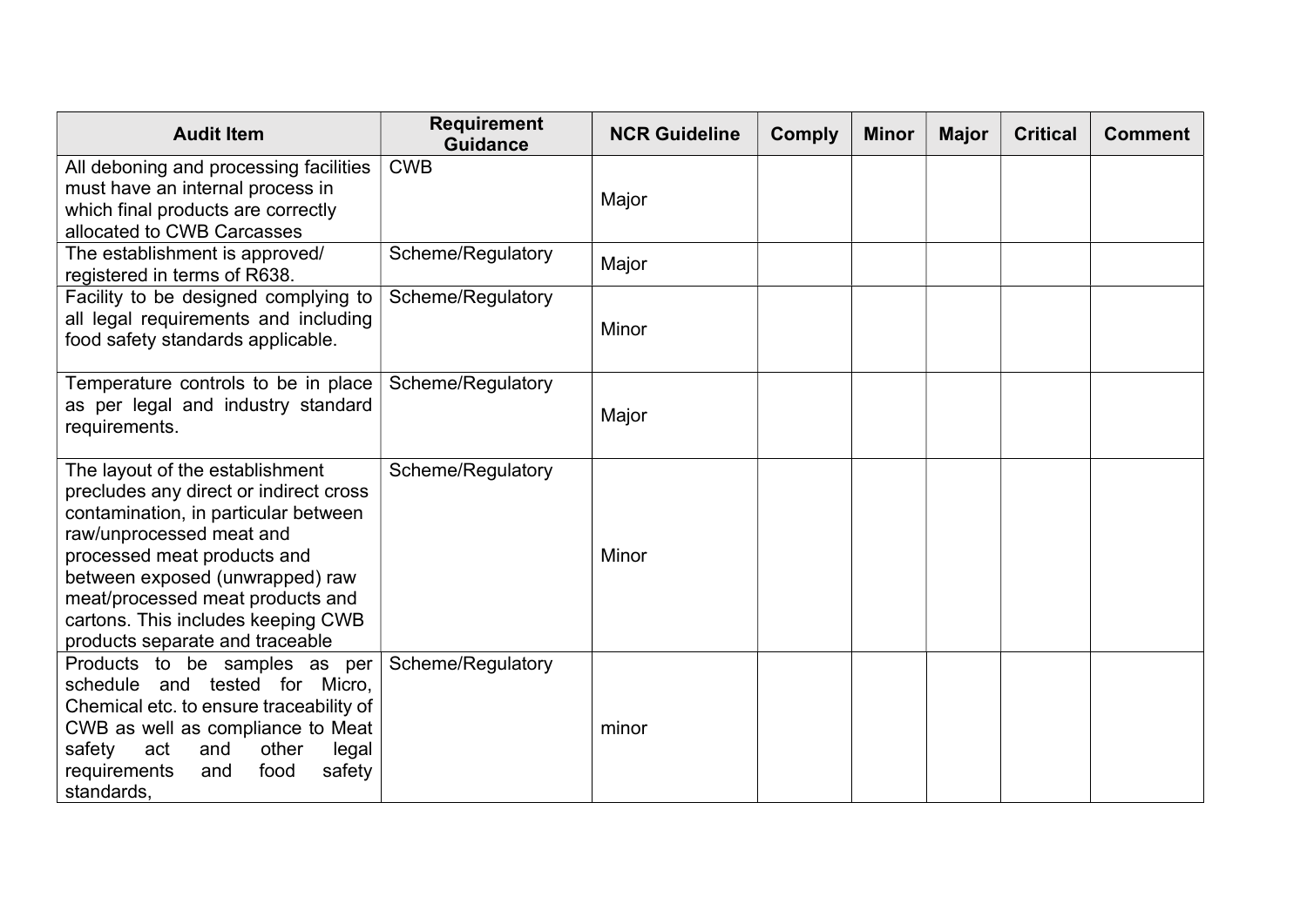| <b>Audit Item</b>                                   | <b>Requirement</b><br><b>Guidance</b> | <b>NCR Guideline</b> | <b>Comply</b> | <b>Minor</b> | <b>Major</b> | <b>Critical</b> | <b>Comment</b> |
|-----------------------------------------------------|---------------------------------------|----------------------|---------------|--------------|--------------|-----------------|----------------|
| Corrective actions to be taken if out               |                                       |                      |               |              |              |                 |                |
| of specification or non-compliant                   |                                       |                      |               |              |              |                 |                |
| Staff to be trained to ensure fully                 | Scheme/Regulatory                     |                      |               |              |              |                 |                |
| understand CWB requirements,                        |                                       | minor                |               |              |              |                 |                |
| marking and identification                          |                                       |                      |               |              |              |                 |                |
| Procedure to be in place to handle                  | <b>CWB</b>                            |                      |               |              |              |                 |                |
| possible customer complaints CWB                    |                                       | minor                |               |              |              |                 |                |
| specific                                            |                                       |                      |               |              |              |                 |                |
| A prerequisite program is available                 | <b>CWB</b>                            |                      |               |              |              |                 |                |
| to manage returned product at the                   |                                       | minor                |               |              |              |                 |                |
| establishment. All CWB returns must                 |                                       |                      |               |              |              |                 |                |
| be recorded and traceably                           |                                       |                      |               |              |              |                 |                |
| A prerequisite program is available                 | <b>CWB</b>                            |                      |               |              |              |                 |                |
| to manage reworking of CWB                          |                                       | minor                |               |              |              |                 |                |
| product and this must be recorded<br>and traceable. |                                       |                      |               |              |              |                 |                |
| A HACCP program to be                               | Scheme/Regulatory                     |                      |               |              |              |                 |                |
| implemented. Processing plants (as                  |                                       |                      |               |              |              |                 |                |
| per R908) to be certified SANS                      |                                       | minor                |               |              |              |                 |                |
| 10330                                               |                                       |                      |               |              |              |                 |                |
| If the establishment handles both                   | <b>CWB</b>                            |                      |               |              |              |                 |                |
| CWB and non-CWB raw beef or                         |                                       |                      |               |              |              |                 |                |
| meat preparations, a Procedure is                   |                                       |                      |               |              |              |                 |                |
| provided for identification of each                 |                                       |                      |               |              |              |                 |                |
| batch of raw beef or meat                           |                                       | major                |               |              |              |                 |                |
| preparations received at the meat                   |                                       |                      |               |              |              |                 |                |
| processing establishment to                         |                                       |                      |               |              |              |                 |                |
| distinguish clearly the CWB from                    |                                       |                      |               |              |              |                 |                |
| non-CWB raw beef or meat                            |                                       |                      |               |              |              |                 |                |
| preparations                                        |                                       |                      |               |              |              |                 |                |